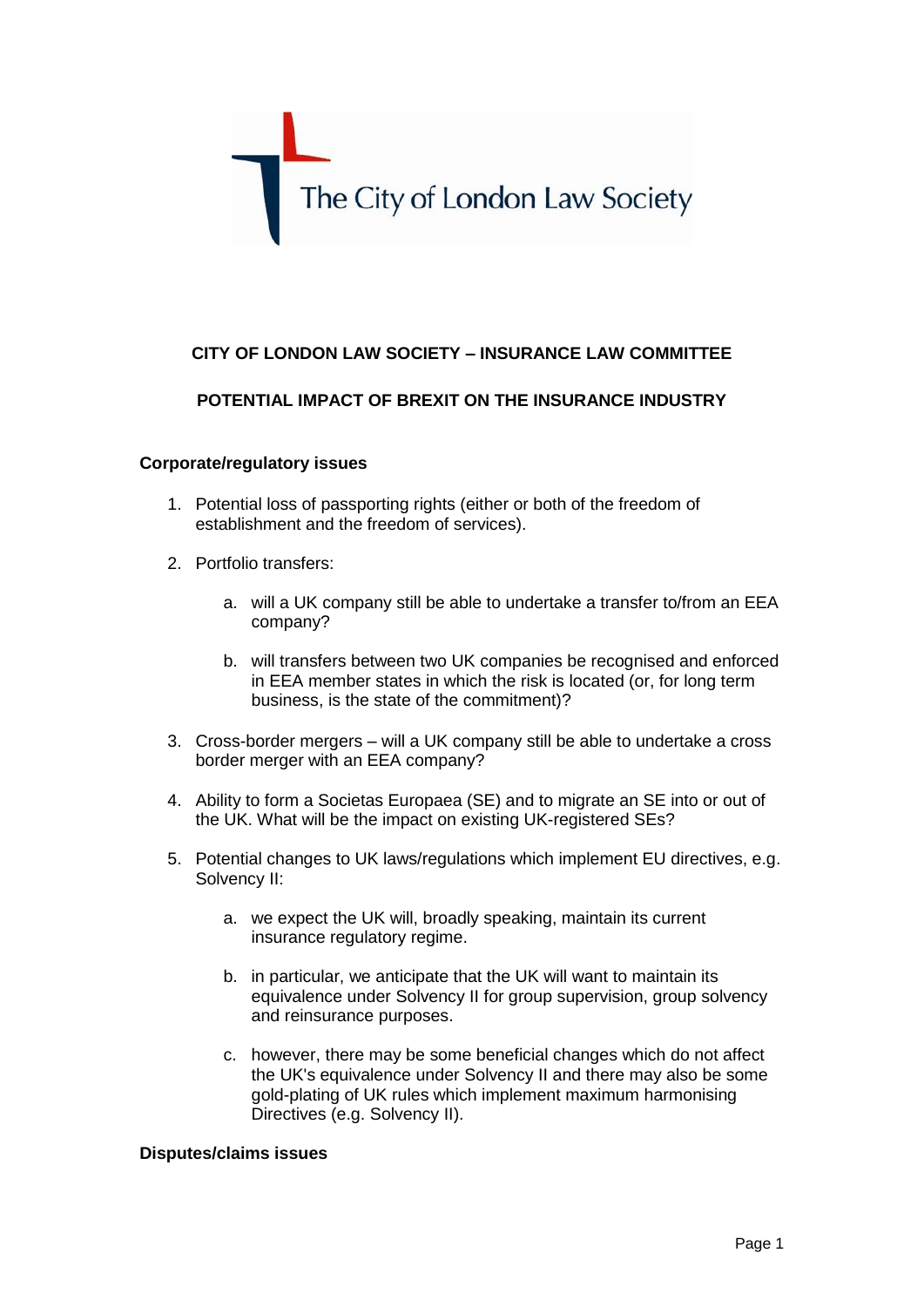- 1. Choice of governing law:
	- a. will Rome I (which currently determines the law applicable to contractual obligations) continue to apply when the UK leaves the EU?
	- b. if it is agreed that Rome I will continue to apply, the ECJ will no longer be the final arbiter on how the rules should be applied, which could lead to differences in how the rules are interpreted in the UK and the EU.
- 2. Choice of jurisdiction the Recast Brussels Regulation currently governs which member state's courts will have jurisdiction in a dispute. Will this continue to apply?
- 3. Enforcement of judgments the Recast Brussels Regulation also provides for judgments obtained in a member state to be recognised and enforced in other member states. Again, will this continue to apply? Will we see a move to greater use of arbitration because of easier enforceability of awards in the EU?
- 4. Service of proceedings in cross-border disputes will claimants have to apply to the English courts for permission to serve English court proceedings in member states?

1 July 2016

© CITY OF LONDON LAW SOCIETY 2016 All rights reserved. This paper has been prepared as part of a consultation process. Its contents should not be taken as legal advice in relation to a particular situation or transaction.